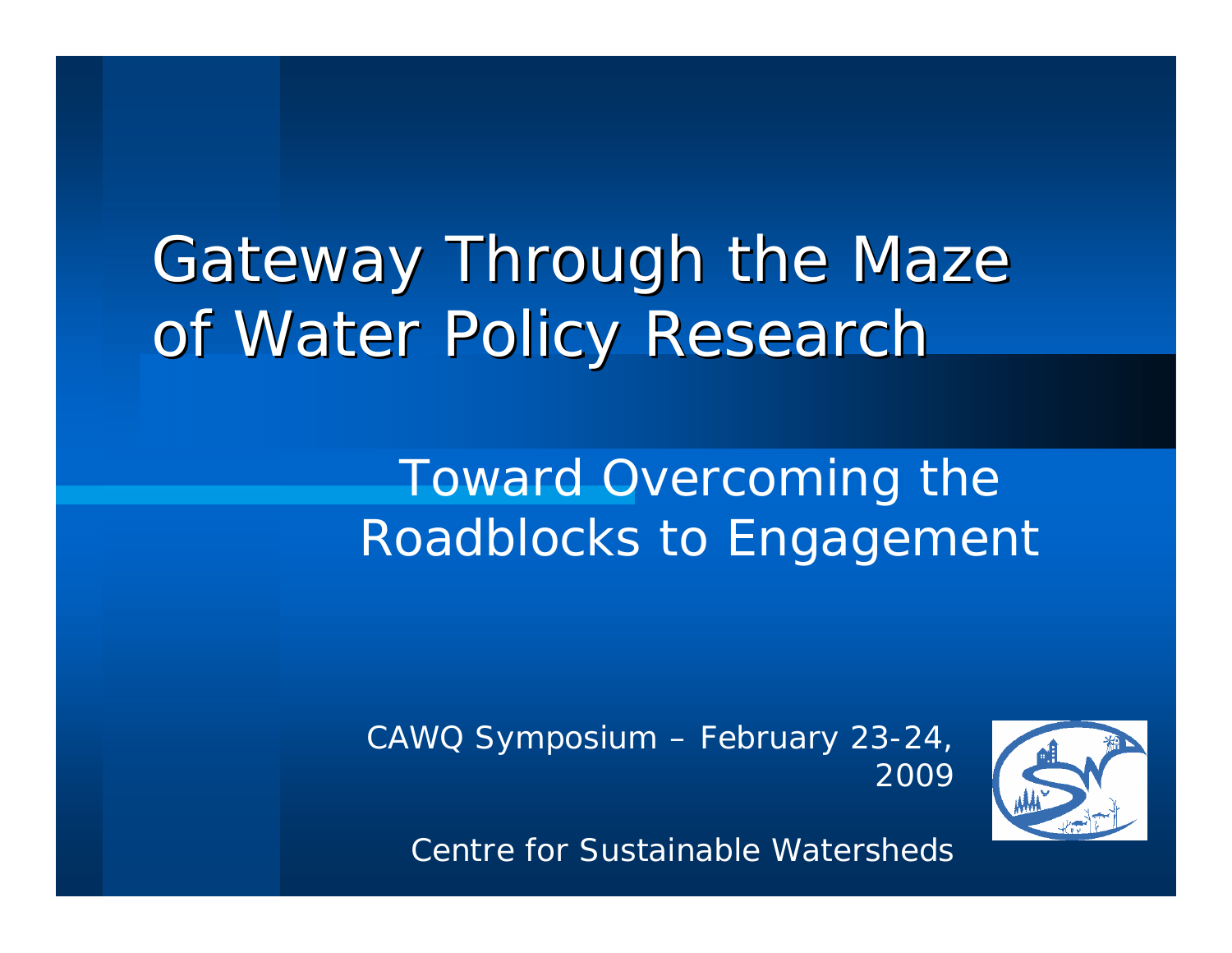## The Information Challenge

- $\bullet$  "Without adequate information, water managers cannot understand the implications of their decisions for the health of the watershed." – The Conference Board of Canada (2007)
- Canada ranks  $25<sup>th</sup>$  in the world when it comes to availability of environmental information. - Task Force on a Canadian Information System for the Environment (2003)
- $\bullet$ "Any increase in availability of information for the public at large…will vastly improve water resource protection and water management at the watersheds level." – Manitoba Eco-Network Water Caucus (2005)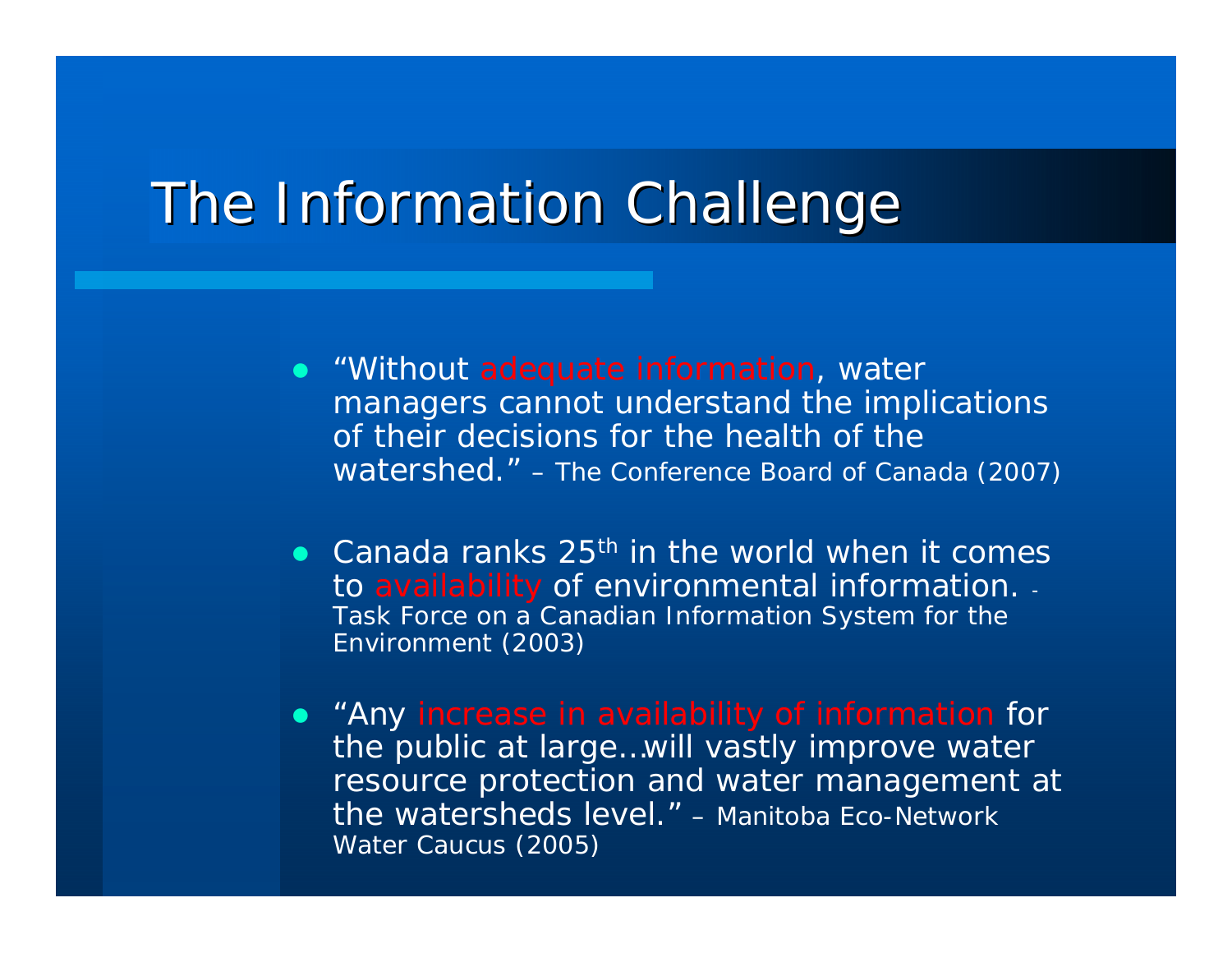#### *Water Connections is born*

• Launched in the spring of 2008

• Gateway to Canada's water information

**• Original functionalities:** 

- Organization Directory
- News & Events
- Tools & Resources
- Data Services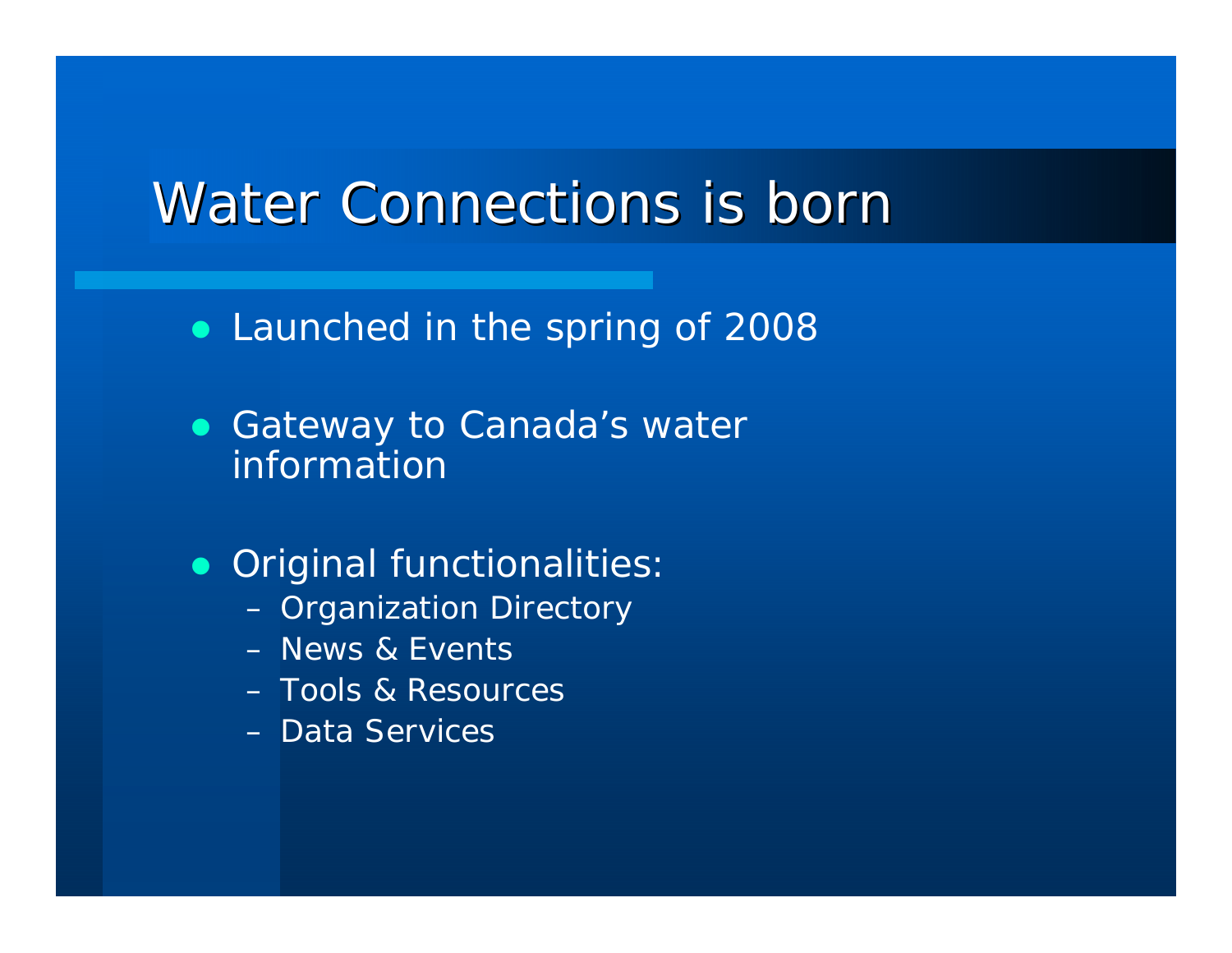#### The Water Policy Maze

- $\bullet$  Massive volume historic and current
- Multi-jurisdictional sources & mandates
- Inherent complexities
- Water science and policy interrelationships
- Is public engagement possible...

...or does it matter?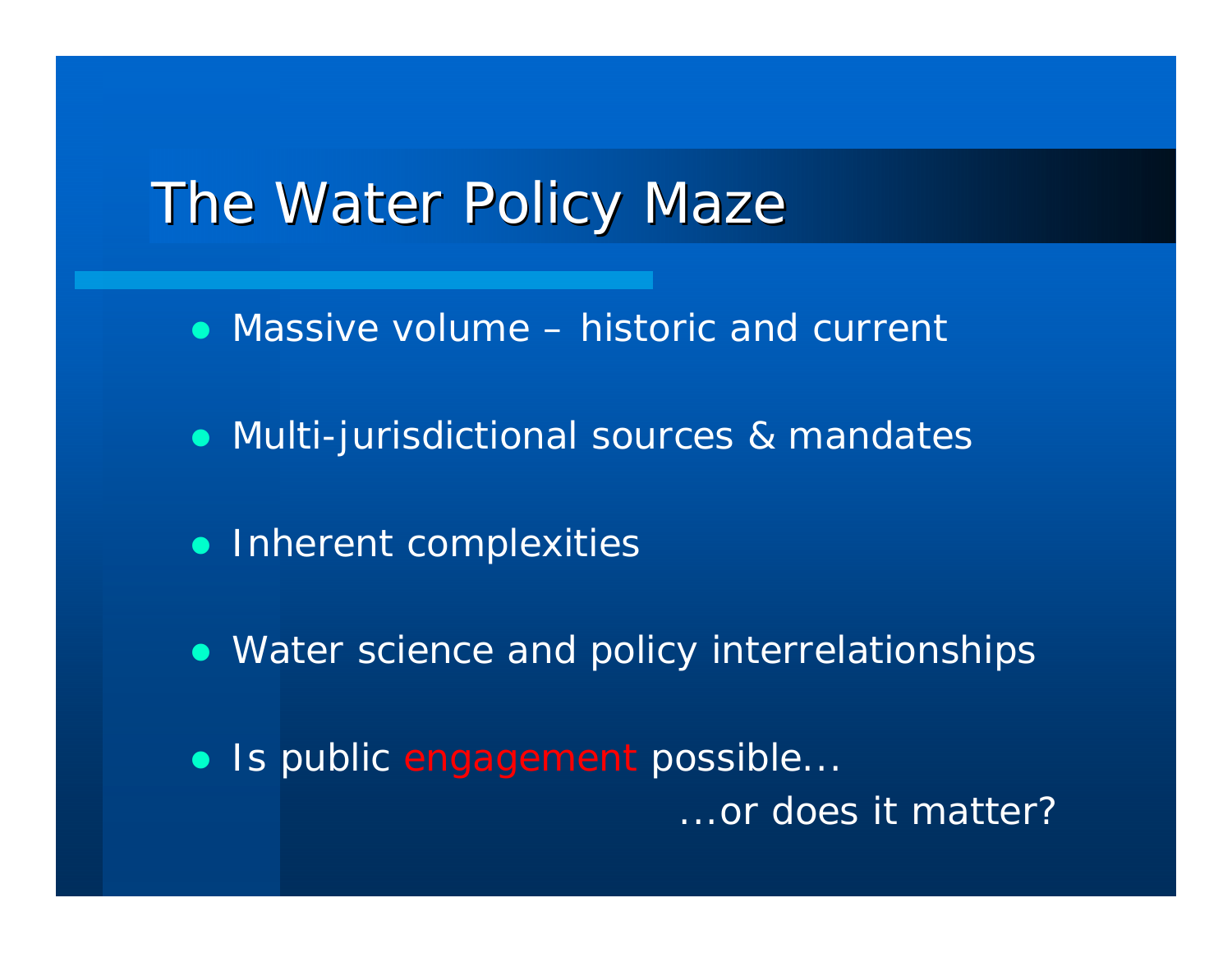#### Development – A partnership

• Gordon Foundation

- Extensive funding of water policy research
- Interest in a water policy directory
- Collaboration started on October 2008
- Completion slated for early spring 2009

• Interested in partnering to develop the Policy Directory on *Water Connections*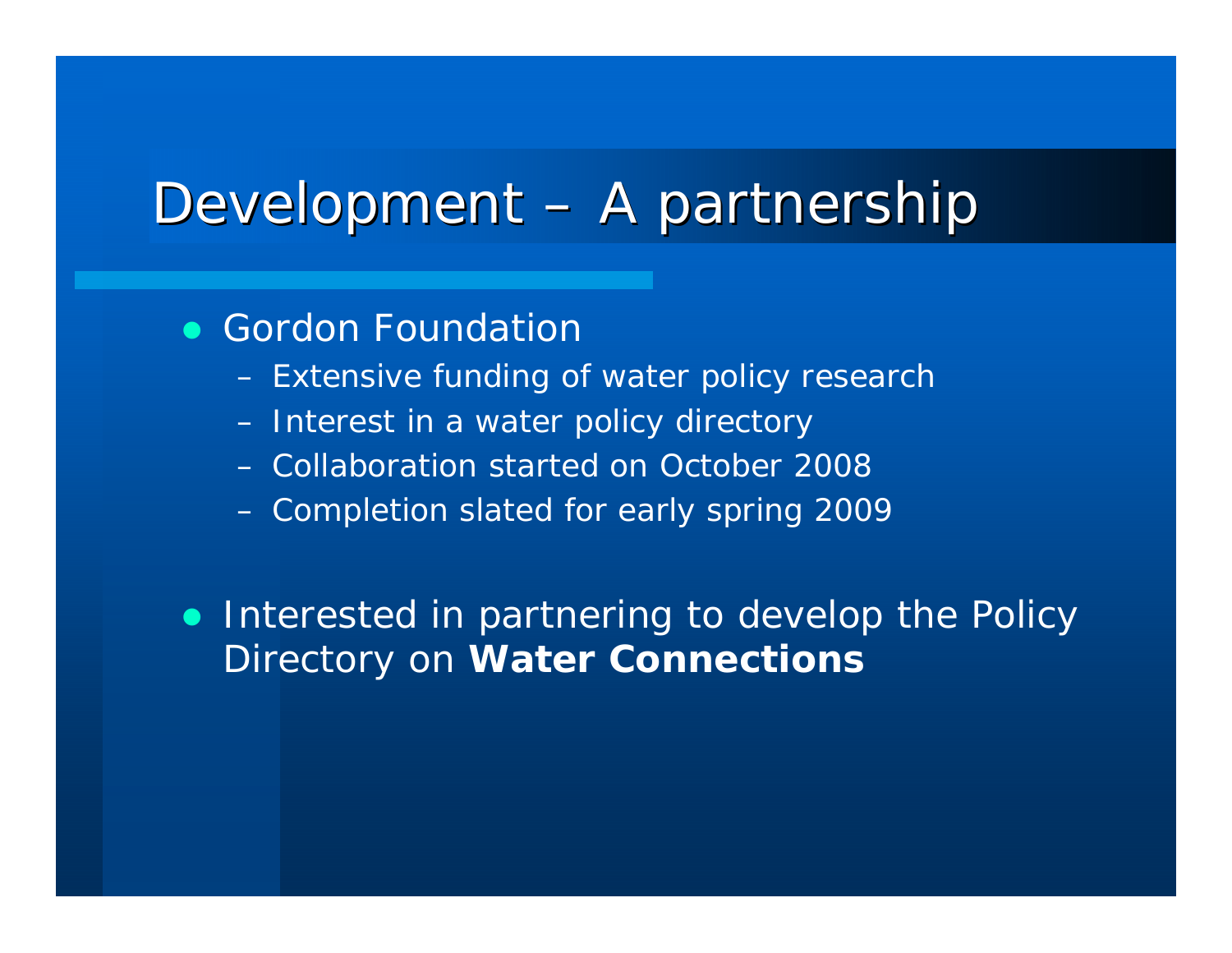#### How It Works

- External search function available on the Gordon Foundation website – retrieves only foundation supported resources
- Search the entire Policy Directory from waterconnect.ca
- Comprehensive search to find resources based on title, file size, author, organization, description or keyword
- Search returns provide significant details allowing you to follow the external link to the resource to continue to review the search results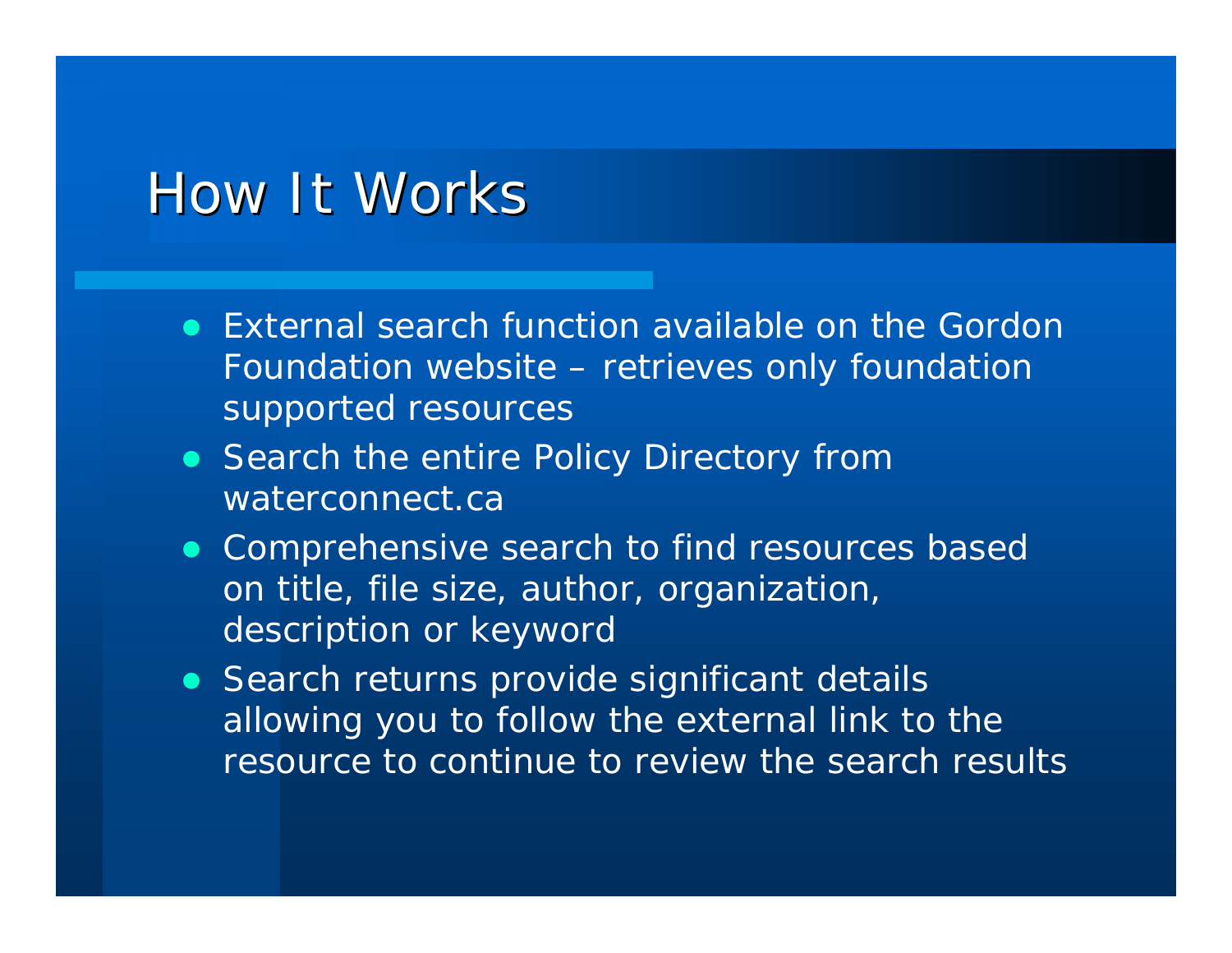# Benefits

#### $\bullet$ Improve capacity/potential to:

- Identify gaps, minimize redundancies
- Co-relate research from disparate sources
- Scope future research
- Build collaborative initiatives and funding
- Clarity in relationship of science and policy research
- Broadening target audience and grassroots understanding
- Widening engagement , decision-making and policy delivery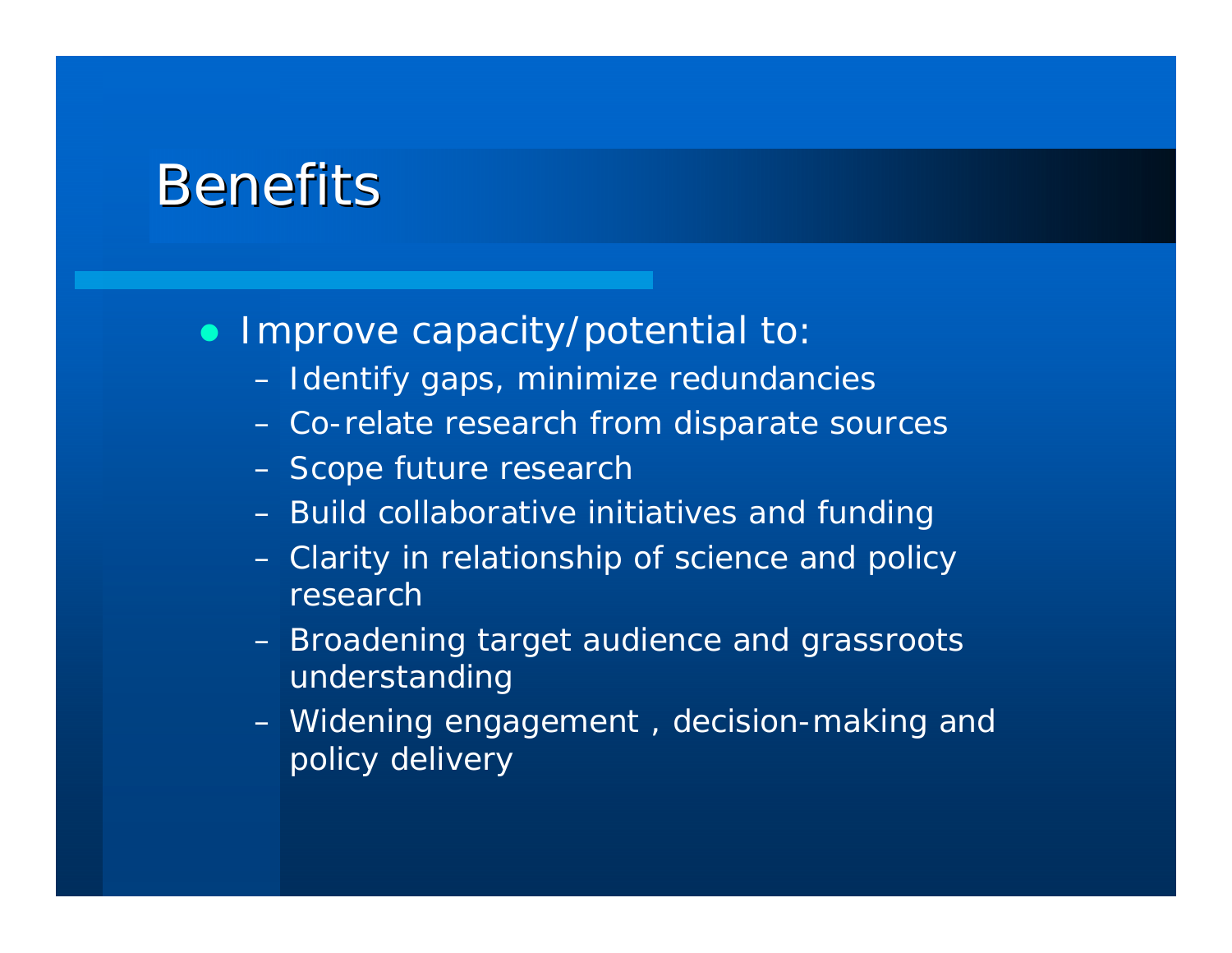# Next Steps

• Engage other organizations and agencies

• Partnership opportunities for mass import of policy resources to the Directory

• Complete map based interface

• Ongoing!